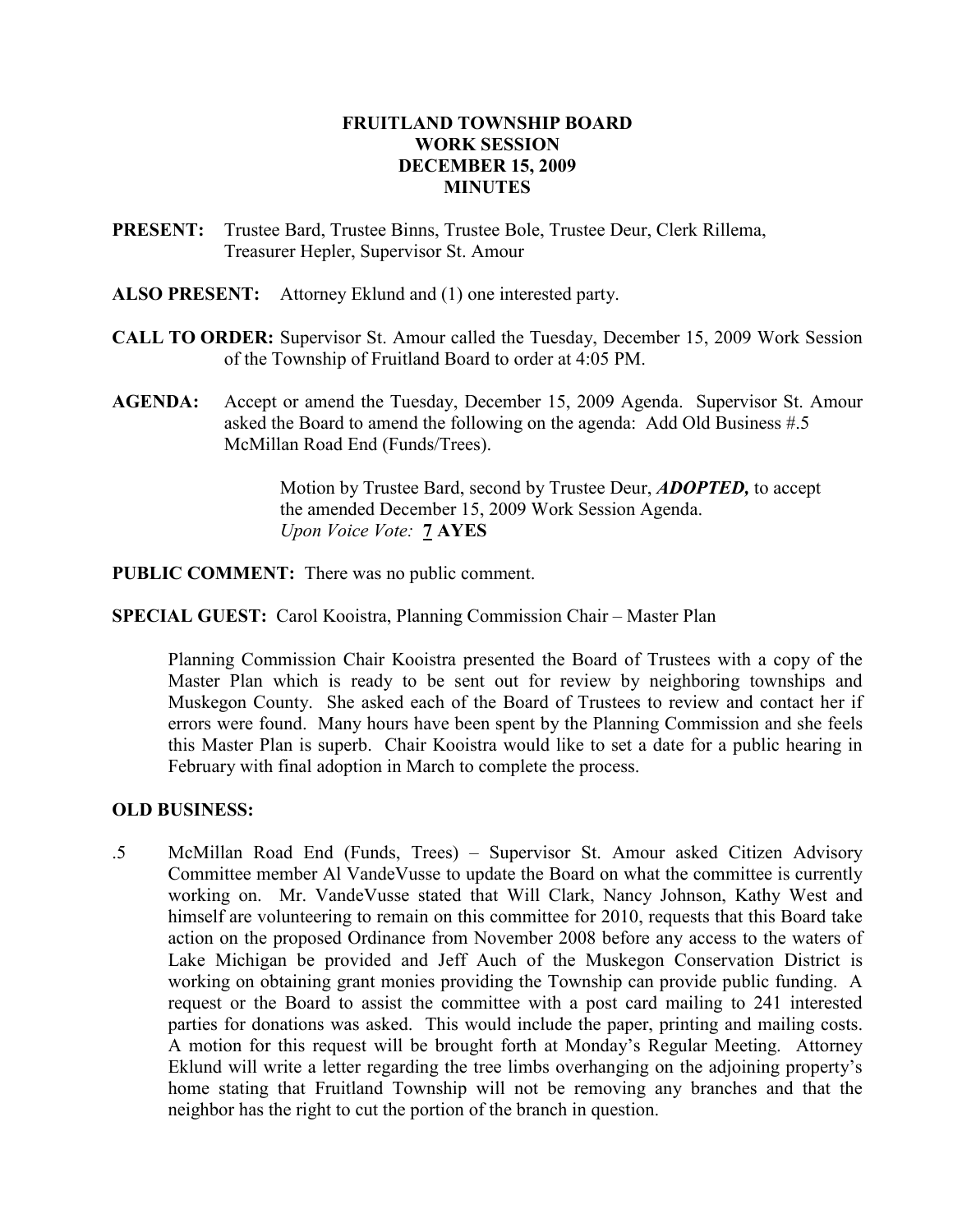- 1. 1562 Duck Lake Road Supervisor St. Amour has not received any communication back from Ms. Stewart regarding the existing non-conforming structure. Attorney Eklund will draft a letter to be sent on action to be taken by Fruitland Township.
- 2. 5623 Murray Road Attorney Eklund stated that the tapes of the October ZBA Meeting are currently getting transcribed by a court reporter at the expense of the Gardner's. Once the transcribing is complete, steps for the new trial will start.
- 3. Fruitland Township Representation (Joint Planning Commission/West Michigan Shoreline Regional Development Commission) – Trustee Deur stated that the next meeting of the JPC is scheduled for Wednesday, December 16, 2009. Discussion amongst the board regarding the organization choices going forward to be part of a JPC did not result in any decision other than to task Supervisor St. Amour and Trustee Deur to inform the JPC that we are interested in joining but not confident in having West Michigan Shoreline Regional Development Commission involved.
- 4. Road Improvements (MCRC Strategy, Bard Road Culvert) Supervisor St. Amour stated that information is forthcoming by the first of next year for a plan going forward on road improvements. MCRC sent a letter explaining the concepts they will use to keep roads clear this winter. Supervisor St. Amour received an email from Laurie Peterson, Maintenance Superintendent that the repairs to the Bard Road Culvert were less than \$5000.00 and the township is not obligated to share any costs.
- 5. 2745 Lorenson Road Attorney Eklund stated that the sentencing date is scheduled for January 4, 2010. Supervisor St. Amour stated that it appears that cleanup is continuing at this property and that he may ask to adjourn the sentencing date if continued cleanup occurs.
- 6. 3350 Bard Road Attorney Eklund stated that the sentencing date is scheduled for February 2, 2010. Supervisor St. Amour will visit the property to see if any cleanup is occurring. If cleanup is continuing he may ask to adjourn the sentencing date.
- 7. Community Building Limb Removal Supervisor St. Amour stated that the limb(s) in questions have been removed along with some additional branches.
- 8. White Lake Fire Authority
	- Dry Hydrants/Cistern Supervisor St. Amour stated that the dry hydrant application was received but rejected for approval. The material cost for these two hydrants is approximately \$3000.00. Volunteer labor could be supplied by the WLFA and/or National Guard Armory. Supervisor St. Amour may ask for a motion to approve this expense for the dry hydrants at the Monday Regular Meeting. The ISO rating for the City of Whitehall has been received. Fruitland Township's ISO rating is forthcoming and the timing of these dry hydrants is now.
	- Lease Supervisor St. Amour and Trustee Bole stated that the WLFA approved the lease rate increase to match the City of Whitehall square footage rate.
	- Fire Code/Marcus Dunes Development Correspondence to the WLFA from Mr. Henning regarding Marcus Dunes Development states that considerable progress in resolving the stop work order that is in process. The WLFA does not acknowledge our amended Fire Code Ordinance.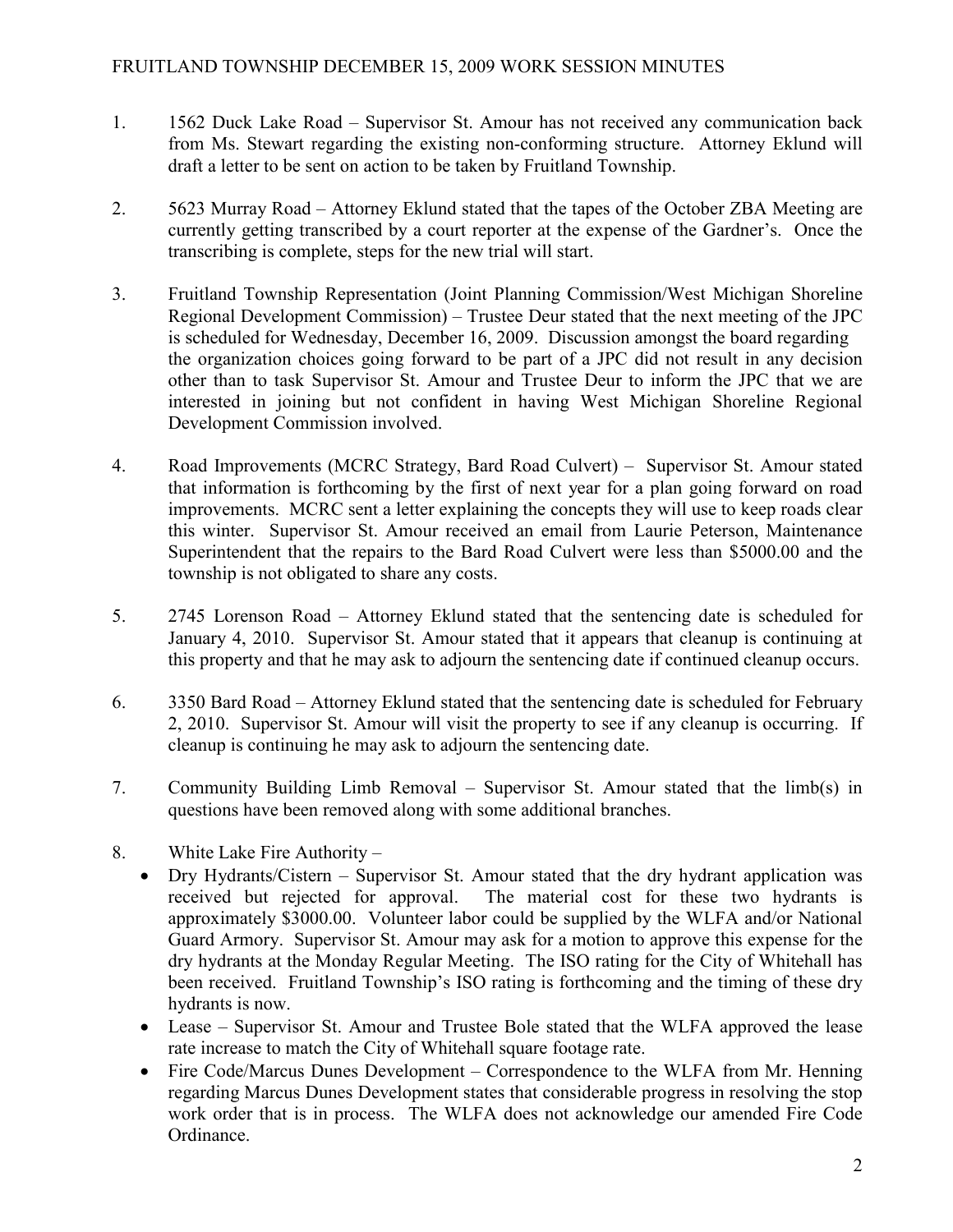- 9. Parks & Recreation Commission
	- Joint Meeting Supervisor St. Amour stated that he has set another joint meeting with the Parks & Recreation Commission on January 12, 2010 after our work session. Clerk Rillema questioned when and who approves the minutes of the joint meeting in November. She will call MTA for guidance.
	- Storage Ordinance Request Supervisor St. Amour stated that he received a request to develop a storage ordinance on township property as part of the resolution with Marcus Dunes, Winterwood and Duck Lake Association (docks, boat lifts, etc). Supervisor St. Amour recommends that at the next joint meeting we need clarification of the proposed resolution and discuss the storage ordinance request.
- 10. Condemnation Hearings
	- 6106-245-003-0003-00 6168 & 6188 Murray Road Supervisor St. Amour stated that the bank has secured the homes as requested. Building Official DeBrot will be asked to inspect them to make sure they meet our satisfaction.
	- Nord Road Supervisor St. Amour stated that several of the homes deemed condemnable are being fixed unfortunately without permits but have been informed.
	- Scenic Drive Supervisor St. Amour stated that one of the homes has been demolished and the other will most likely be demolished before a condemnation hearing can be scheduled.
- 11. Township Property (Hunting) Discussion continues on whether to allow or not allow hunting on township property.
- 12. Adopt-A-Road Program Treasurer Hepler stated that she has received one interested party. Supervisor St. Amour will solicit another article in e-news.
- 13. Friends of Fruitland Township Clerk Rillema stated that she has received one interested party.
- 14. Contracted vs. Employee Attorney Eklund stated that we should add our assessor to our payroll as an employee to sign the tax roll for a nominal fee and contract with her firm for the remainder of the contracted amount. Supervisor St. Amour tasked Attorney Eklund to contact Laketon Township's Attorney and our auditor, Brickley DeLong, regarding the IRS language containing fines for past practice.

## NEW BUSINESS:

- 1. Wood Cutting on Township Property (Liability) Supervisor St. Amour advised the Board of the current policy and agreement form. The Board of Trustees would like "residents only" added to this agreement form. A motion will be prepared for the Monday Regular Meeting.
- 2. Risk Assessment Insurance Report Supervisor St. Amour and Clerk Rillema met with Cindy White, Risk Control Representative of Michigan Township Participating Plan to discuss the operations of Fruitland Township. Many areas of existing and/or potential liability exposures were presented in letter form along with suggestions and/or paperwork to help alleviate the exposure present in day-to-day operations. Supervisor St. Amour and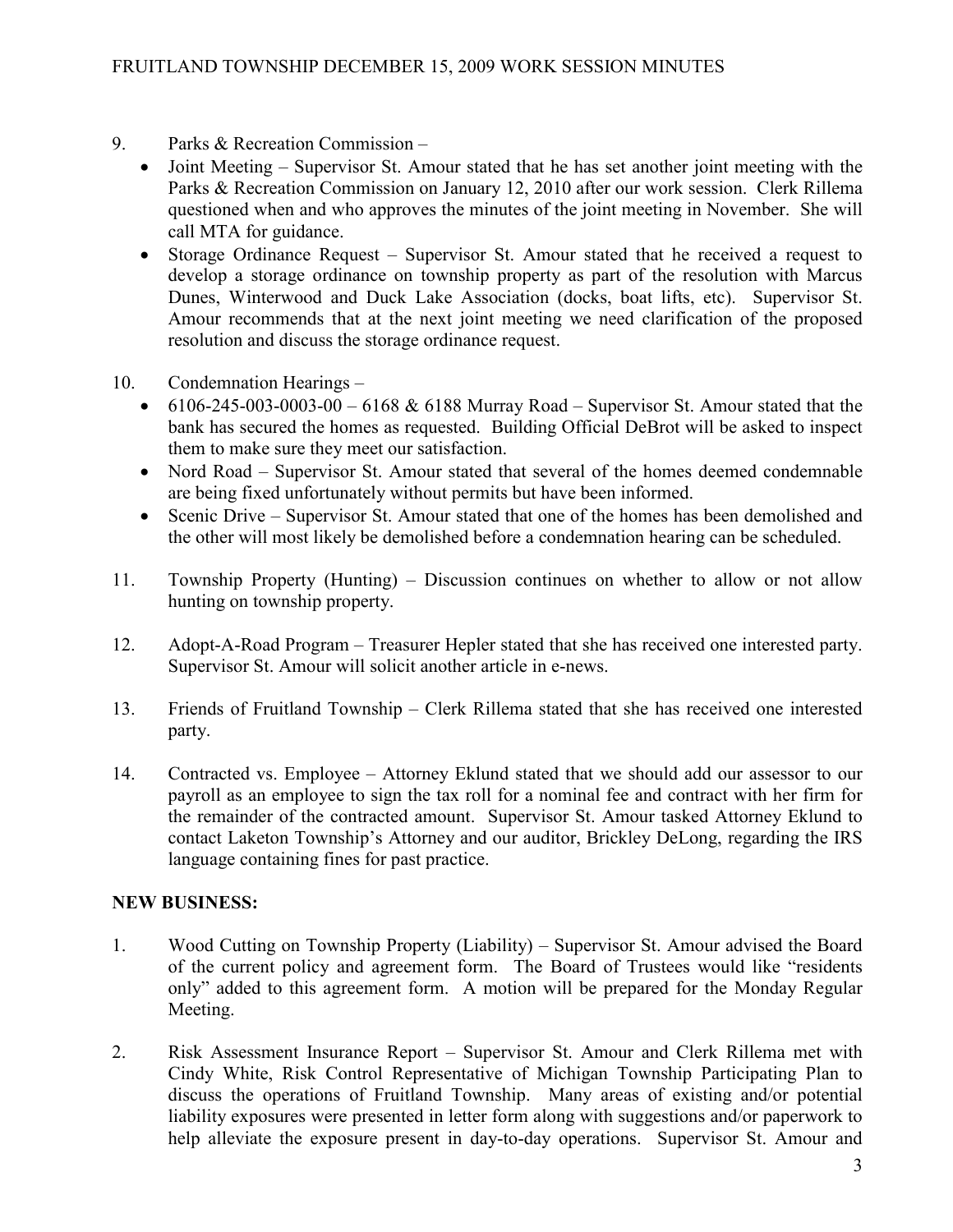Clerk Rillema will work together to follow up on the comments and/or recommendations when necessary.

- 3. 2009 Hydrant District Fee Supervisor St. Amour received the letter/invoice for Fruitland Township's 2009 Hydrant District Fee for the Regional Water System in the amount \$2200.00 for the eleven hydrants. A motion will be prepared for Monday's Regular Meeting.
- 4. Resident Concern (Petition) Supervisor St. Amour stated that he had received only one complaint regarding the Verizon High Speed Internet Petition that was included in the winter tax bill mailing. Many petitions returned were pleased for the efforts of the Committee and Board of Trustees for the efforts to obtain high speed internet in the township.
- 5. West Michigan Strategic Alliance Membership Supervisor St. Amour received an invoice for membership for 2010 in the amount of \$50.00. A motion will be prepared for Monday's Regular Meeting.
- 6. Fred Meijer Berry Junction Rail Trail Supervisor St. Amour had no report at this time.
- 7. Muskegon Area Chamber of Commerce Membership Supervisor St. Amour stated that because we did not join Muskegon Area First, our membership to the chamber was not current. He will seek membership price and prepare a motion for Monday's Regular Meeting.
- 8. Planning Commission Michigan Citizen Planner Attendance Clerk Rillema received from Planning Commission Chairperson Kooistra a request to enroll interested members of the Planning Commission in an online training for the Michigan Citizen Planner. A limited time special discount savings of \$150.00 per person for enrollment is valid only until December 31, 2009. A motion will be prepared for Monday's Regular Meeting.
- 9. Employee Vehicle Damage Supervisor St. Amour stated that two accidents involving our 2009 GMC Truck took place the week of December  $7<sup>th</sup>$ , 2009. One of the incidents took place at the Ecology Station. The taillights were damaged but can be replaced by our Maintenance staff member. No claim will be made on that incident. The other incident involved our employee Erica DeCair's vehicle which was backed into while snowplowing with the truck. The deductible of our insurance coverage is \$500.00. Supervisor St. Amour has asked Ms. DeCair to get two quotes for repair and forward to him to supply the insurance company with.
- 10. 2010-2011 Proposed Budget Review Supervisor St. Amour, Clerk Rillema and Treasurer Hepler have prepared a preliminary proposed 2010-2011 Budget for review. Supervisor St. Amour tasked each Trustee to review and make comments at the Monday Regular Meeting. A salary/wage allocation of each employee including elected officials was also presented to each. Supervisor St. Amour also made mention that the Board of Review met earlier today and Muskegon County estimates that we will receive approximately \$3000.00 less revenue for 2010-2011.